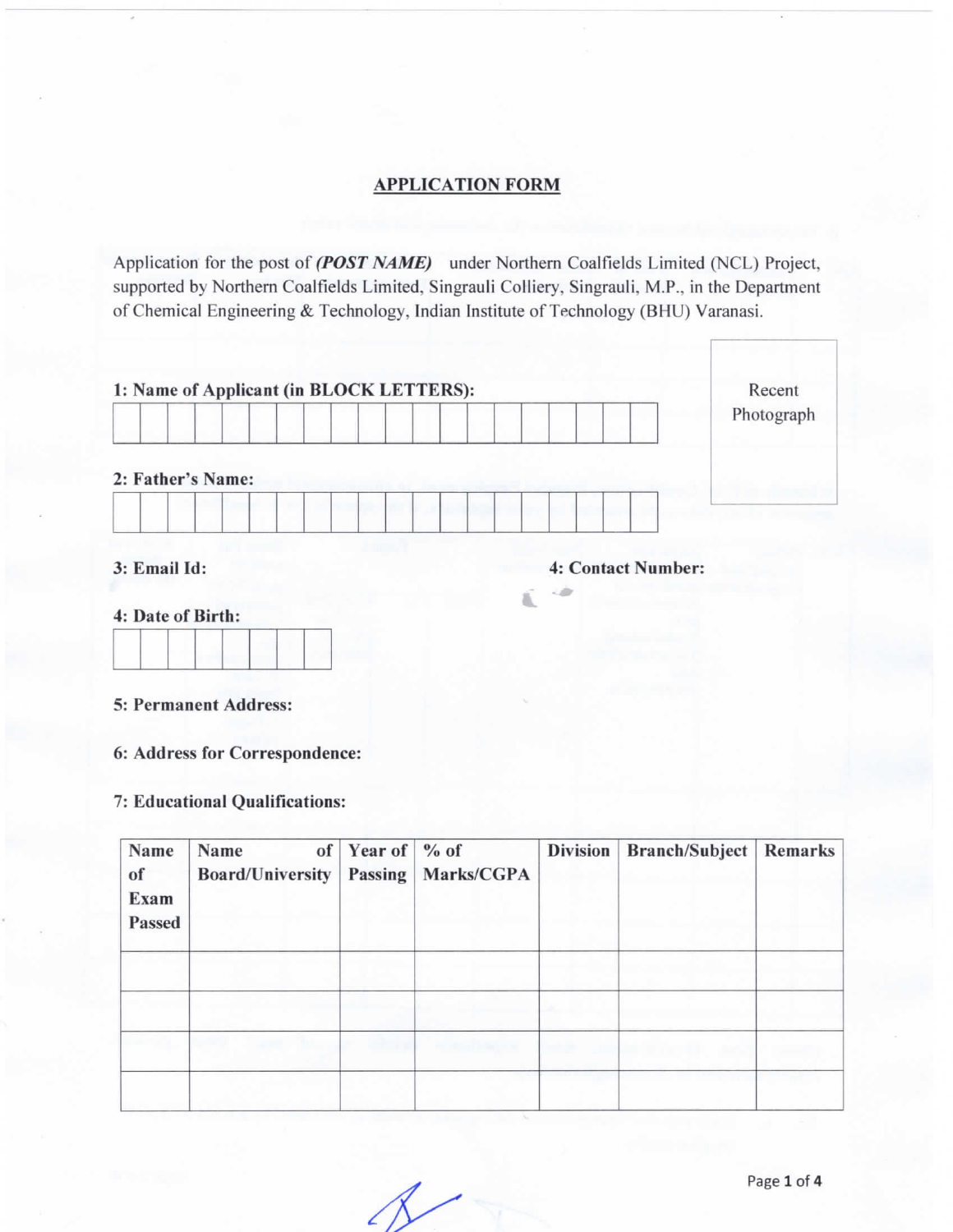8: Professional/Additional Qualification (In chronological order only)

| S.No | Exam/Diploma<br>passed | Year of<br>Passing | University/Board/<br><b>Institution</b> | Marks obtained/ Percentage of<br>Total aggregate | Marks | Class/ Grade/<br><b>Division</b> |
|------|------------------------|--------------------|-----------------------------------------|--------------------------------------------------|-------|----------------------------------|
|      |                        |                    |                                         |                                                  |       |                                  |
|      |                        |                    |                                         |                                                  |       |                                  |

9: Details of Post, Qualification, Regular Employment, in chronological order. Enclose a separate sheet, duly authenticated by your signature, if the space below is insufficient

| S.No Office/<br>Institution/<br>Organization | Nature of<br><b>OrganisationCe Designation</b><br>ntral/State/<br>Autonomous/G<br>ovt.<br>Undertaking/<br><b>University/Priv</b><br>ate/<br>NGO/others | Post held/ | From | Period<br>$\mathbb{T}^0$ | Lengthof<br>service<br>(Years/<br>Months) | <b>Basic Pay</b><br>scale as<br>per6 <sup>th</sup> CPC<br>preferred<br>1) BasicPaySc<br>ale<br>2)GradePay<br>3) Last<br>basic pay<br>drawn<br>4)Total<br><b>Salary</b> | Nature of<br>duties<br>(in detail) |
|----------------------------------------------|--------------------------------------------------------------------------------------------------------------------------------------------------------|------------|------|--------------------------|-------------------------------------------|------------------------------------------------------------------------------------------------------------------------------------------------------------------------|------------------------------------|
|                                              |                                                                                                                                                        |            |      |                          |                                           |                                                                                                                                                                        |                                    |
|                                              |                                                                                                                                                        |            |      |                          |                                           |                                                                                                                                                                        |                                    |
|                                              |                                                                                                                                                        |            |      |                          |                                           |                                                                                                                                                                        |                                    |
|                                              |                                                                                                                                                        |            |      |                          |                                           |                                                                                                                                                                        |                                    |
|                                              |                                                                                                                                                        |            |      |                          |                                           |                                                                                                                                                                        |                                    |

(Note: Post, Qualification, work experience details should start from present employmentand in chronologicalorder).

Have you ever been punished during your services or convicted by a court of law? If  $10:$ a. so, give details.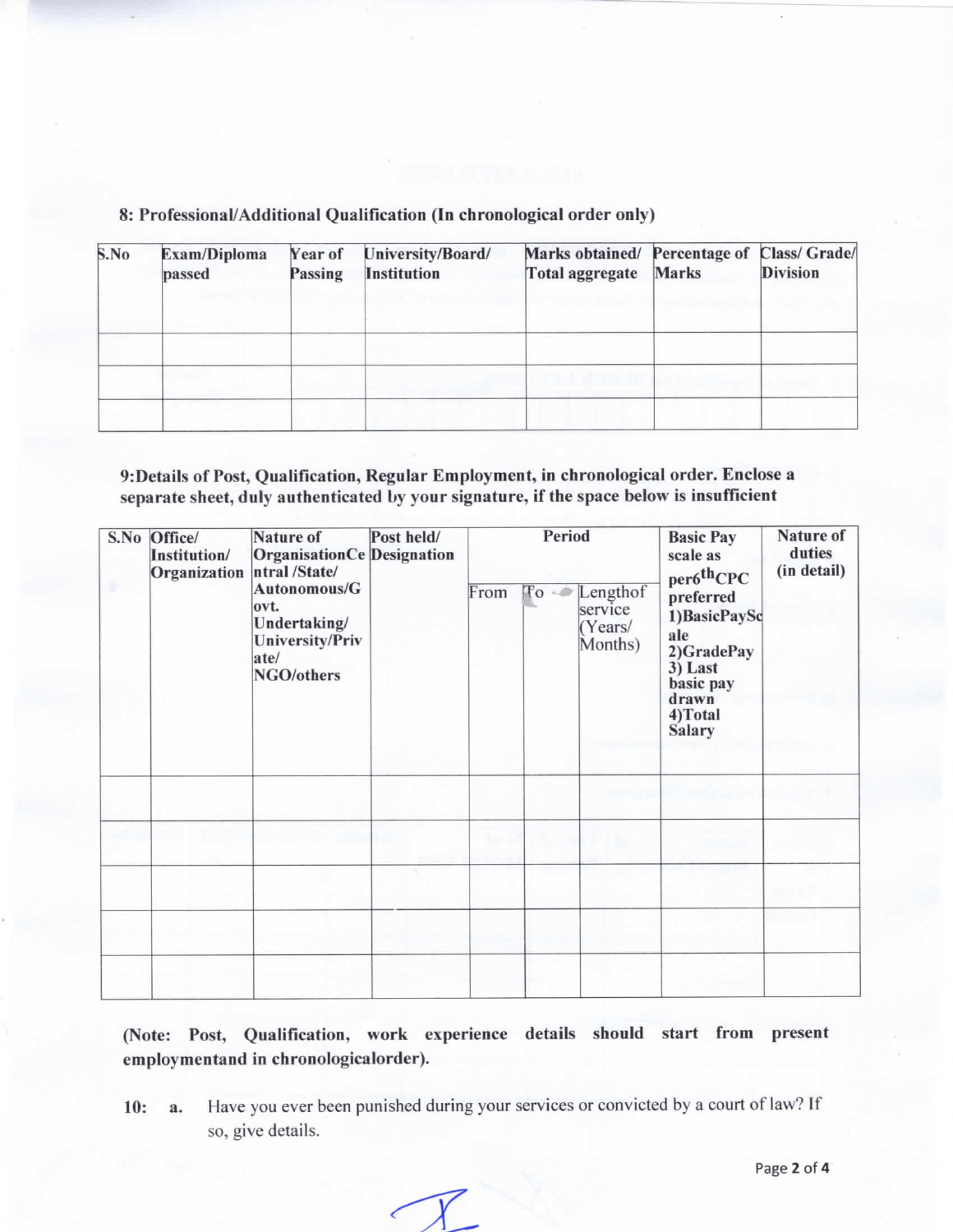- b. Were you at any time declared medically unfit or asked to submit your resignation or discharged or dismissed from service? If yes, give details in a separate sheet.
- c. Do you have any case pending against you in any court of law? If yes, give details.

11: Give names, designations and addressees (Phone/Fax No./e-mail, if any, of three reference not related to you. References should be of persons with or under whom you have worked, or who have intimate knowledge of your work.

| S.No | Name | <b>Designation</b> | Address | Mobile No. | E-mail |
|------|------|--------------------|---------|------------|--------|
|      |      |                    |         |            |        |
|      |      |                    |         |            |        |
|      |      |                    |         |            |        |
|      |      |                    |         |            |        |

12: Additional information, if any, which you would like to mention in Support of your suitability for the post

#### Declaration

I hereby declare that I have carefully gone through the advertisement notifying the vacancy and certify that to thebest of my knowledge, the particulars given by me are correct. I am well aware that the application proforma duly signed by me will be assessed by the Selection Committee at the time of selection for the post. In case, any information is found to be false at any stage, even after the appointment, my candidature/services may be terminated without notice or any compensation in lieu thereof.

place: Date:

(Name of the candidate in Capital letters)

(Signature of the Candidate)

 $\Lambda$